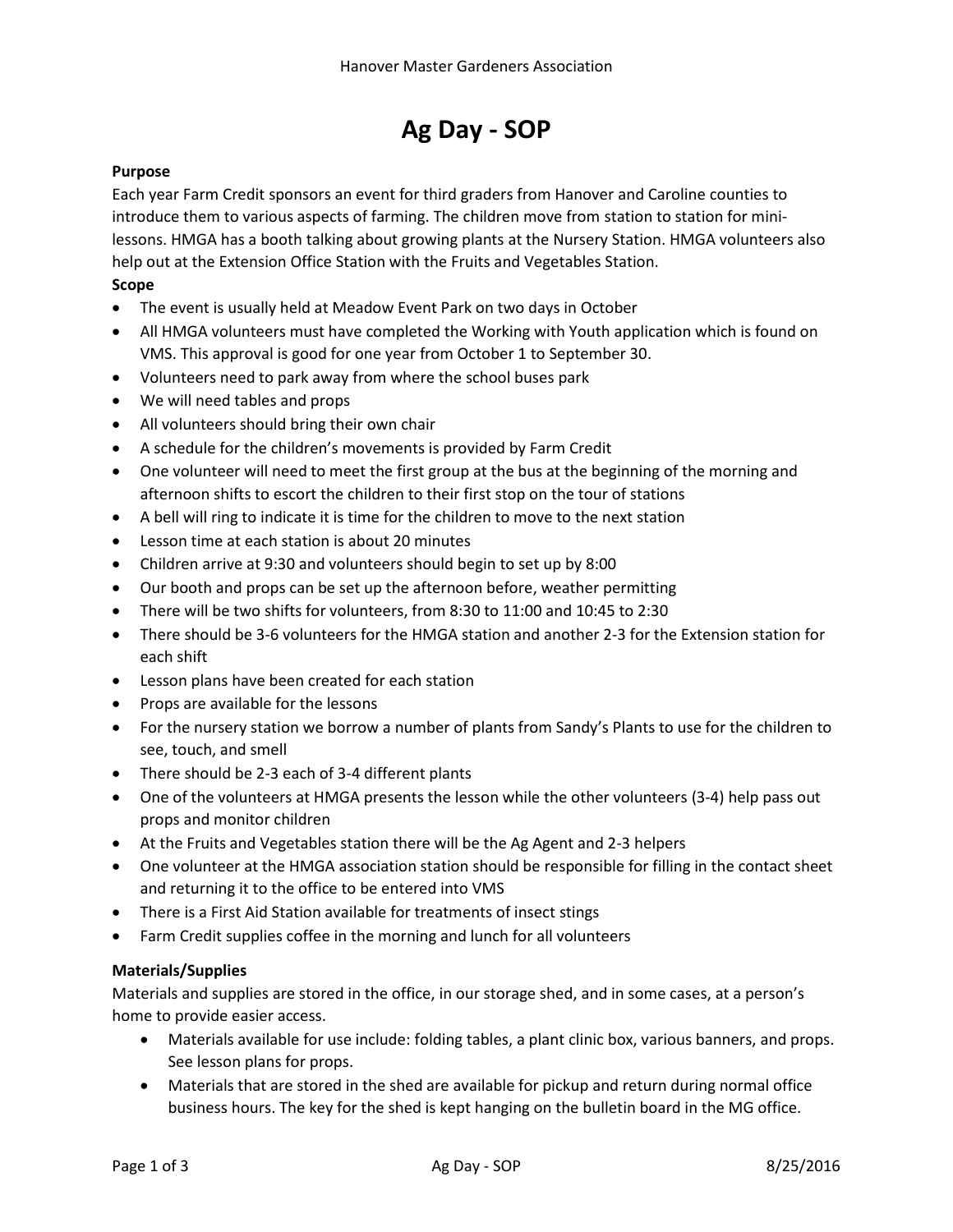See individual lesson plans for props to use.

## **Process**

| <b>Task</b>                   | When                                | Who                      |
|-------------------------------|-------------------------------------|--------------------------|
| Recruit a coordinator         | January                             | President                |
| Enter event into VMS          | As soon as dates are available      | Someone with rights to   |
|                               |                                     | enter events into VMS    |
| Begin recruiting members to   | August                              | Coordinator              |
| man the stations              |                                     |                          |
| Provide notices to be         | <b>Starting in September</b>        | Coordinator              |
| included in the weekly        |                                     |                          |
| Announcement Board            |                                     |                          |
| <b>Ensure that all HGMA</b>   | Before the event in October         | Coordinator              |
| volunteers have completed     |                                     |                          |
| the Working with Youth        |                                     |                          |
| application                   |                                     |                          |
| Confirm that all supplies are | A week before the event             | Coordinator              |
| available                     |                                     |                          |
| Make arrangements to          | Two weeks before the event          | Coordinator or volunteer |
| borrow plants from Sandy's    |                                     |                          |
| Plants                        |                                     |                          |
| Pick up plants from Sandy's   | About two days before event         | Coordinator or volunteer |
| Pick up supplies from the     | At least two days before the event  | Coordinator or volunteer |
| storage area                  |                                     |                          |
| Transport all supplies to     | Day of event                        | Coordinator or volunteer |
| <b>Meadow Event Park</b>      |                                     |                          |
| Return plants to Sandy's      | Within a day or two of end of event | Coordinator or volunteer |
| Return supplies to the        | Within a day or two of end of event | Coordinator or volunteer |
| storage area                  |                                     |                          |
| Return contact form to office | Can take a picture with smart phone | Coordinator              |
|                               | and email to                        |                          |
|                               | hanover.master.gardeners@gmail.com  |                          |